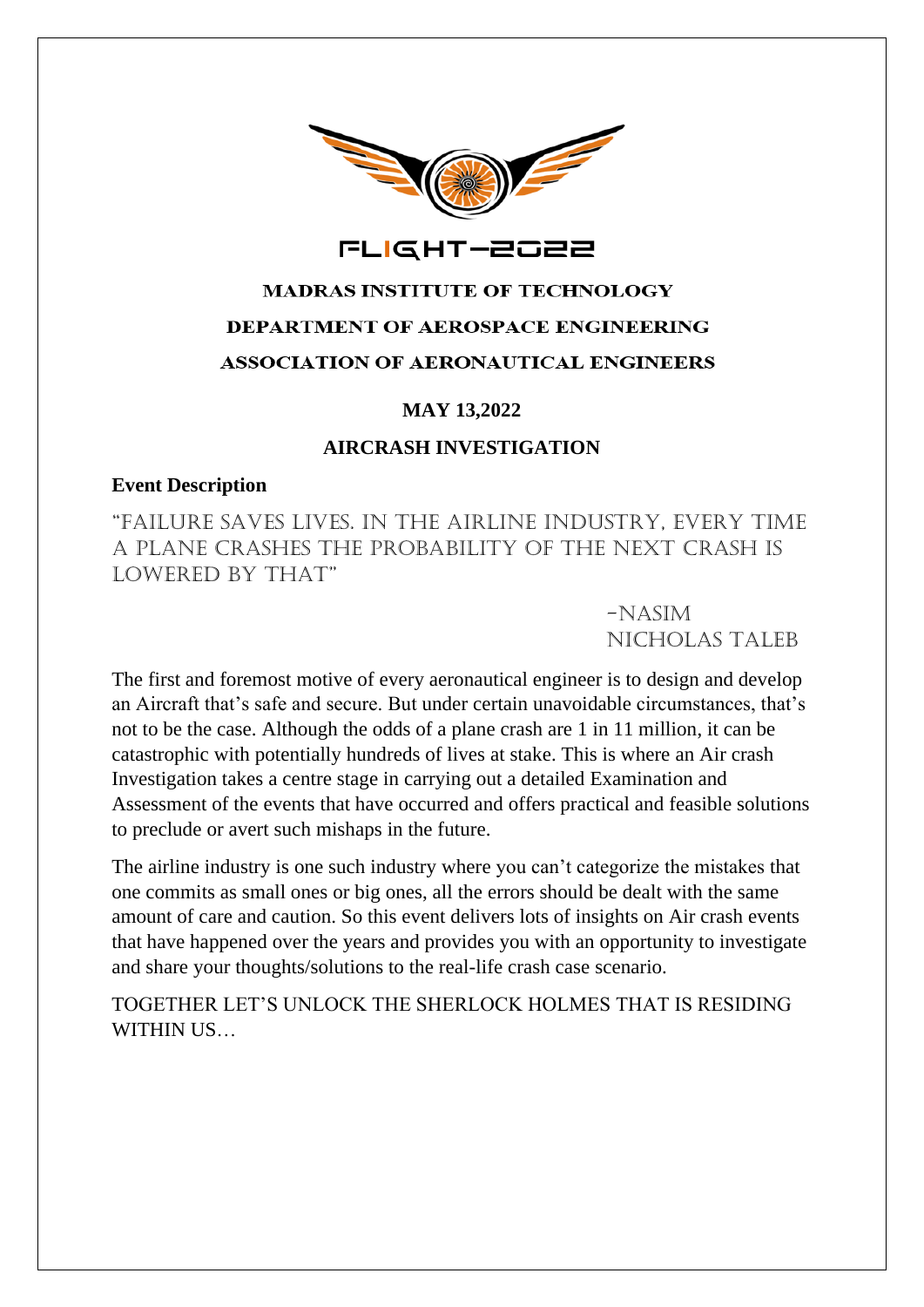## **Event Format:**

The event takes place in two rounds

I. Prelims: This round would be testing your knowledge on famous Aircraft Crashes. Here you would be given a list of major crashes that took place during a 10-year timeline. Now, All you have to do, is go through the list and gather information on,

1) When and Where the Crash took place?

2) Reason for the Crash and ideal solution to avoid such accidents.

3)Number of casualties involved in the event.

4)Proofs and evidence confiscated during the investigation of the crash

 Questions will be prepared on the criteria mentioned above, and a quiz will be conducted, on the basis of which, participants of this round will be shortlisted to move on to finale.

**II.** Finale: Finale: Top three teams from the prelims will be qualified to this round. Teams will be given, a real time crash investigation scenario to work on. After which, teams will have to come up with solutions and present them to the jury, based on which, winners shall be decided and announced.

#### **Rules:**

- Participants are required to produce college ID without fail.
- Maximum of three per team (Individual participation is allowed).
- Judges' decision will be final.

| <b>Prize worth:</b> | $Rs.1500/-$ |
|---------------------|-------------|
| Time:               | 9 AM        |

**\*\*Participation Certificate will be provided for all participants\*\***